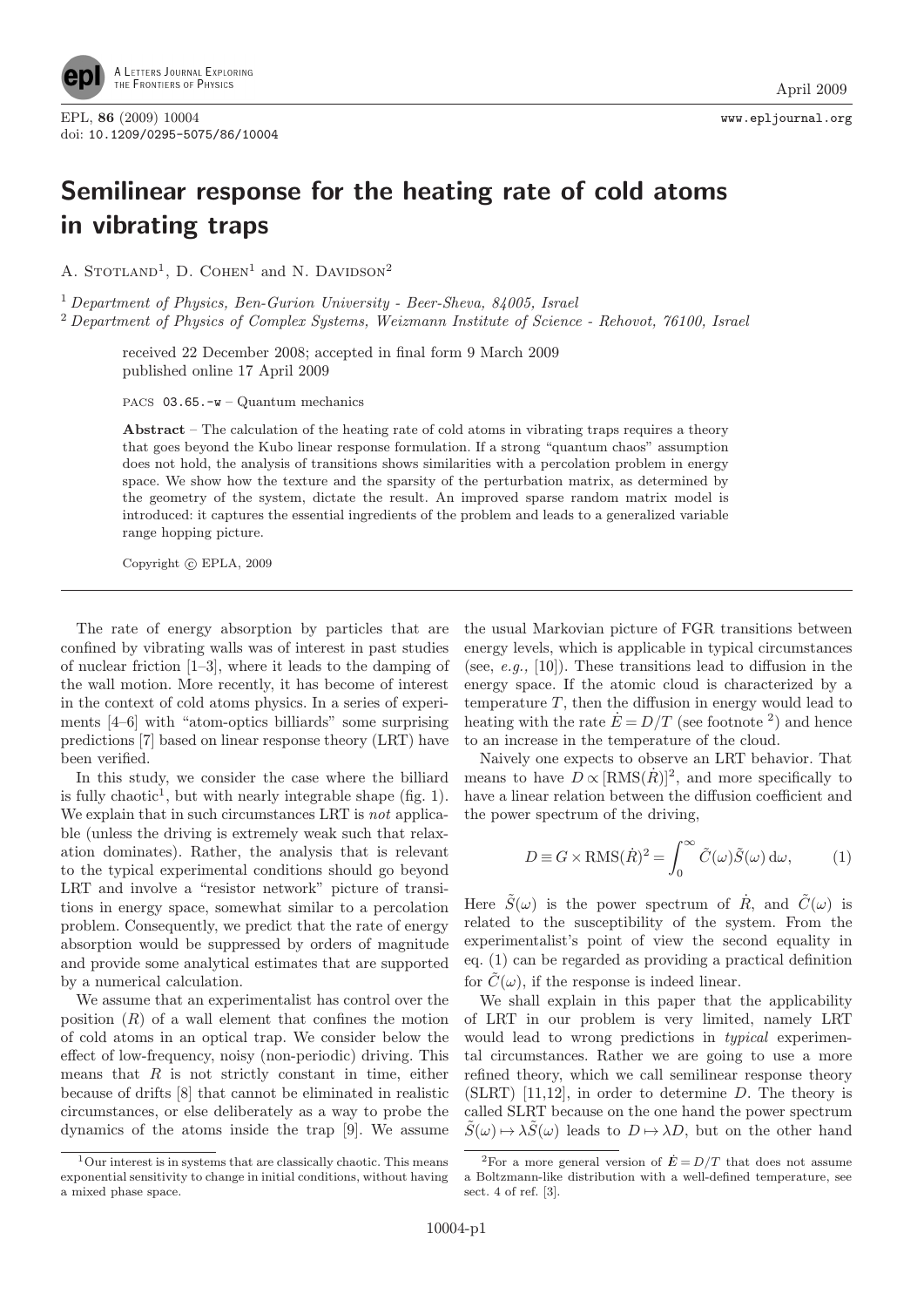$\tilde{S}(\omega) \mapsto \tilde{S}_1(\omega) + \tilde{S}_2(\omega)$  does not lead to  $D \mapsto D_1 + D_2$ . This semilinearity can be tested in an experiment in order to distinguish it from linear response. Accordingly, in SLRT, the spectral function  $\tilde{C}(\omega)$  of eq. (1) becomes ill defined, while the coefficient  $G$  is still physically *meaning*ful, and can be measured in an actual experiment.

If we assume a small driving amplitude the Hamiltonian matrix can be written as  $\mathcal{H} = \{E_n\} + f(t)\{V_{nm}\}\$ , where

$$
V_{nm} = \left\langle n \left| \frac{\mathrm{d} \mathcal{H}}{\mathrm{d} R} \right| m \right\rangle \tag{2}
$$

is the perturbation matrix. More than 50 years ago, Wigner had proposed to regard the perturbation matrix of a complex system as a random matrix (RMT) whose elements are taken from a Gaussian distribution. Later, Bohigas had conjectured that the same philosophy applies to quantized chaotic systems. For such matrices the validity of LRT can be established on the basis of the FGR picture, and the expression for  $G$  is the Kubo formula  $G_{\text{LRT}} = \pi \varrho_{\text{E}} \langle \langle |V_{nm}|^2 \rangle \rangle_a$ , where  $\langle \langle x \rangle \rangle_a = \langle x \rangle$  is the algebraic average over the near-diagonal matrix elements<sup>3</sup>, and  $\rho_E$  is the density of states (DOS). In contrast to that, using the Pauli master equation [10] with FGR transition rates between levels, the SLRT analysis leads to

$$
G_{\text{SLRT}} = \pi \varrho_{\text{E}} \langle \langle |V_{nm}|^2 \rangle \rangle, \tag{3}
$$

where the "average"  $\langle x \rangle$  is defined as in refs. [11,12] via a resistor-network calculation [13]. (For mathematical details see "the SLRT calculation" paragraph below.)

Within the RMT framework an element x of  $|V_{nm}|^2$  is regarded as a random variable, and the histogram of all  $x$ values is used in order to define an appropriate ensemble. For the sake of later discussion we define, besides the algebraic average  $\langle \langle x \rangle \rangle_a$ , also the harmonic average as  $\langle \langle x \rangle \rangle_h = [\langle 1/x \rangle]^{-1}$  and the geometric average as  $\langle \langle x \rangle \rangle_g =$  $\exp[\langle \ln x \rangle]$ . The result of the resistor network calculation is labeled as  $\langle x \rangle$  (without subscript).

Our interest is in the circumstances where the strong "quantum chaos" assumption of Wigner fails. This would be the case if the distribution of  $x$  is wide in the log scale. If x has  $(say)$  a log-normal distribution, then it means that the typical value of  $x$  is much smaller compared with the algebraic average. This means that the perturbation matrix  $V_{nm}$  is effectively sparse (a lot of vanishingly small elements). We can characterize the sparsity by the parameter  $q = \langle \langle x \rangle \rangle_q / \langle \langle x \rangle \rangle_a$ . We are going to explain that for typical experimental conditions we might encounter sparse matrices for which  $q \ll 1$ . Then the energy spreading process is similar to a percolation in energy space, and the SLRT formula, eq. (3), replaces the Kubo formula.



Fig. 1: Model systems: the atoms are held by a potential that may consist of static walls (solid lines), a vibrating wall (shaded lines), and bumps (thick points). The numerics has been done for (b) with a Gaussian bump. We work with two different aspect ratios. For the aspect ratio  $AS = 20$ , we take  $L_x = 200$ and  $L_y = 10$ . For the aspect ratio  $AS = 1$ , we take  $L_x = 40$  and  $L_y = 40$ . The position of the Gaussian bump was randomly chosen within the region  $[0.4, 0.6]L_x \times [0.4, 0.6]L_y$ . The width of the Gaussian is  $\sigma_x = \sigma_y = \sigma$ . We have assumed noisy driving with  $\omega_c = 7\Delta$ , where  $\Delta = 1/\varrho_E$  is the mean level spacing, and the units were such that  $M = 1$ .

Outline. – In what follows we present our model system, analyze it within the framework of SLRT, and then introduce an RMT model with log-normal distributed elements, that captures the essential ingredients of the problem. We show that a generalized resistor network analysis for the transitions in energy space leads to a generalized variable range hopping (VRH) picture (the standard VRH picture has been introduced by Mott in [14] and later refined by ref. [15] using the resistor network perspective of ref. [13]). Our RMT-based analytical estimates are verified against numerical calculation. Finally, we discuss the experimental aspect, and in particular define the physical circumstances in which SLRT rather than LRT applies. These two theories give results that can differ by orders of magnitude.

Modeling. – Consider a strictly rectangular billiard whose eigenstates are labeled by  $n = (n_x, n_y)$ . The perturbation due to the movement of the "vertical" wall does not couple states that have different mode index  $n_y$ . Due to this selection rule the perturbation matrix is sparse. If we deform slightly the potential (fig.  $1(a)$ ), or introduce a bump (fig.  $1(b)$ ), then states with different mode index are mixed. Consequently, the numerous zero elements become finite but still very tiny in magnitude, which means a very wide size distribution featuring a small fraction of large elements. Similar considerations apply for the circular cavity of fig.  $1(c)$ , where an offcenter scatterer couples radial and angular motion, and which is more suitable for a real experiment (but less convenient for numerical analysis).

Typically, the perturbation matrix is not only sparse but also textured. This means (see fig. 2) that there are stripes where the matrix elements are larger, and bottlenecks where they are all small. The emergence of texture (i.e., non-random arrangement of the sparse large elements along the diagonals) is most obvious if we

<sup>&</sup>lt;sup>3</sup>The average is taken over all the elements within the energy window of interest as determined by the preparation temperature. The weight of  $|V_{nm}|^2$  in this average is determined by the spectral function as  $\tilde{S}(E_n-E_m)$ .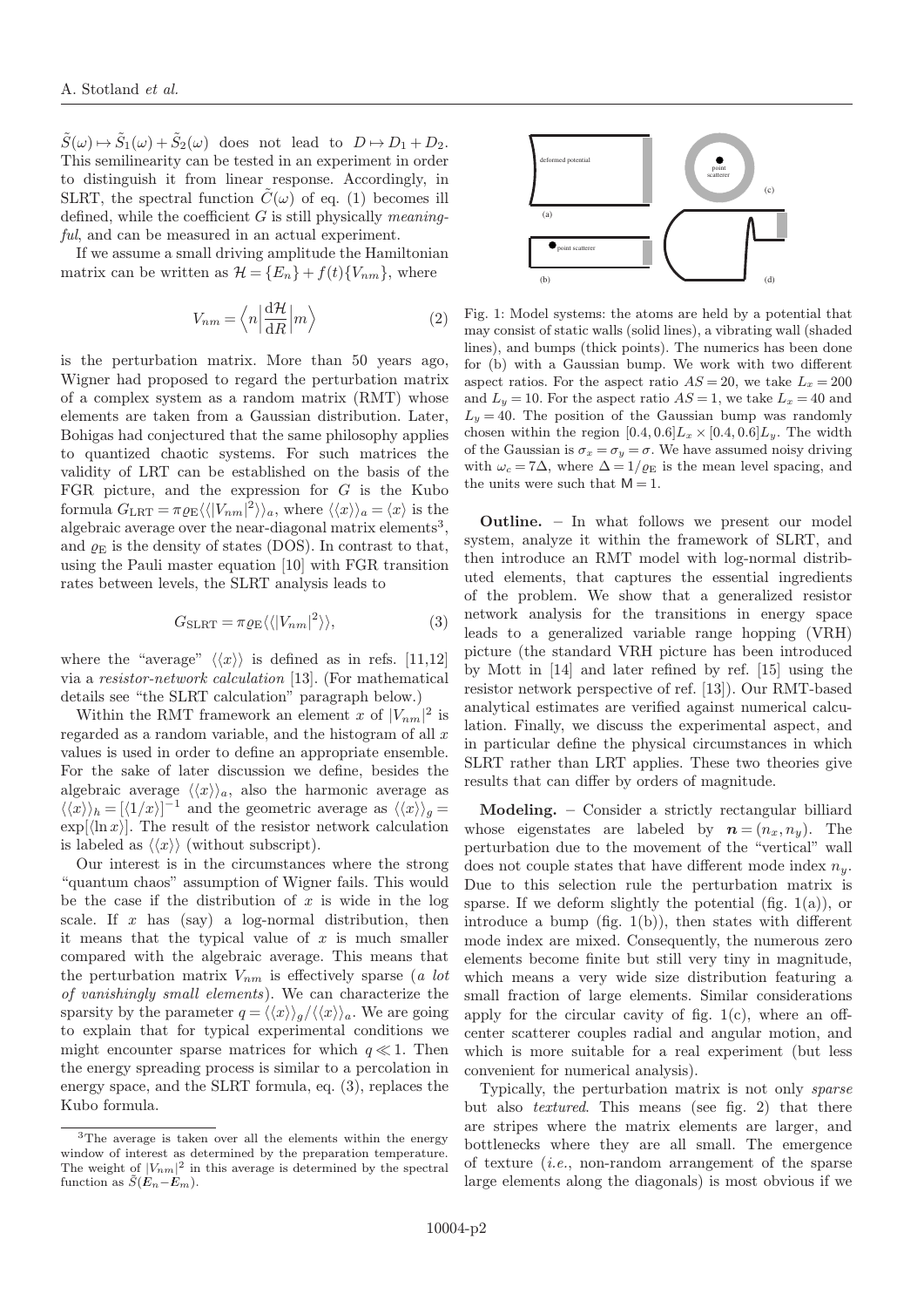

Fig. 2: The image of the perturbation matrix  $|V_{nm}|^2$  due to a wall displacement of a rectangular-like cavity that has an aspect ratio  $AS = 20$ . The potential floor is deformed due to the presence of a  $\sigma = 0$  scatterer with  $u = 10^{-4}$  (see text). The matrix is both sparse and textured. Lower inset: untextured matrix —the elements along each diagonal are randomly permuted. Upper inset: non-sparse matrix with the same band profile —each element is generated independently from a normal distribution.

consider the geometry of fig. 1(d), where we have a divided cavity with a small weakly connected chamber where the driving is applied. If the chamber were disconnected, then only chamber states with energies  $E_r$  would be coupled by the driving. But due to the connecting corridor there is mixing of bulk states with chamber states within energy stripes around  $E_r$ . The coupling between two cavity states  $E_n$  and  $E_m$  is very small outside of the  $E_r$  stripes. Consequently, the near-diagonal elements of  $V_{nm}$  have wide variation, and hence a wide  $log(x)$  distribution.

Coming back to the geometries of fig.  $1(a)$ –(c), it is somewhat important in the analysis to distinguish between smooth deformation that couples only nearby modes, and diffractive deformation that mix all the modes simultaneously: Recalling that different modes have different DOS, and that low-DOS modes are sparse within the high-DOS modes, we expect a more prominent manifestation of the texture in the case of a smooth deformation of a cavity that has a large aspect ratio. We later confirm this expectation in the numerical analysis.

The SLRT calculation. – As in the standard derivation of the Kubo formula, also within the framework of SLRT [11,12], the leading mechanism for absorption is assumed to be FGR transitions. The FGR transition rate is proportional to the squared matrix elements  $|V_{nm}|^2$ , and to the power spectrum at the frequency  $\omega = E_n - E_m$ . It is convenient to define the normalized spectral function  $F(\omega)$ , such that

$$
\tilde{S}(\omega) \equiv \text{RMS}(\dot{R})^2 \times \tilde{F}(\omega). \tag{4}
$$

Contrary to the naive expectation the theory does not lead to the Kubo formula. This is because the rate of absorption depends crucially on the possibility to make connected sequences of transitions. It is implied that both the texture and the sparsity of the  $|V_{nm}|^2$  matrix play a major role in the calculation of G. Consequently, SLRT leads to eq. (3), where  $\langle \langle \ldots \rangle \rangle$  is defined using a resistor network calculation. Namely, the energy levels are regarded as the nodes of a resistor network, and the FGR transition rates as the bonds that connect different nodes. Following [12] the inverse resistance of a bond is defined as

$$
g_{nm} \equiv 2\varrho_{\rm E}^{-3} \frac{|V_{nm}|^2}{(E_n - E_m)^2} \tilde{F}(E_m - E_n) \tag{5}
$$

and  $\langle\langle |V_{nm}|^2 \rangle\rangle$  is defined as the inverse resistivity of the network. It is a simple exercise to verify that if all the matrix elements are the same, say  $|V_{nm}|^2 = c$ , then  $\langle \langle |V_{nm}|^2 \rangle \rangle = c$  too. But if the matrix is sparse or textured then typically

$$
\langle \langle |V_{nm}|^2 \rangle \rangle_h \ll \langle \langle |V_{nm}|^2 \rangle \rangle \ll \langle \langle |V_{nm}|^2 \rangle \rangle_a. \tag{6}
$$

In the case of sparse matrices this is a mathematically strict inequality, and we can use a generalized VRH scheme that we describe below in order to get an estimate for  $\langle x \rangle$ . If the *element-size* distribution of  $\log(x)$ is not too stretched, then a reasonable approximation is  $\langle x \rangle \approx \langle x \rangle$ , simply because the geometric mean is the typical (median) value for the size of the elements. However, if  $|V_{nm}|^2$  has either a very stretched element-size distribution, or if it has texture, then our VRH analysis below show that the geometric average becomes merely an improved lower bound for the actual result.

Analysis. – We consider a particle of mass M in a two-dimensional box of length  $L_x$  and width  $L_y$ , such that  $0 < x < L_x$  and  $0 < y < L_y$  (see fig. 1(b)). With the driving the length of the box becomes  $R = L_x + f(t)$ . The Hamiltonian is

$$
\mathcal{H} = \text{diag}\{E_n\} + u\{U_{nm}\} + f(t)\{V_{nm}\},\tag{7}
$$

where  $\mathbf{n} = (n_x, n_y)$  is a composite index that labels the energy levels  $E_n$  of a particle in a rectangular box of size  $L_x \times L_y$ . The deformation is described by a normalized Gaussian potential  $U(x, y)$  of width  $(\sigma_x, \sigma_y)$  positioned at the central region of the box. Its matrix elements are  $U_{nm}$ , and it is multiplied in the Hamiltonian by a parameter  $u$  which signifies the strength of the deformation. Note that the limit  $\sigma \rightarrow 0$  is well defined and corresponds to an "s-scatterer". The perturbation matrix due to the  $f(t)$ displacement of the wall is

$$
V_{\boldsymbol{n}\boldsymbol{m}} = -\delta_{n_y,m_y} \times \frac{\pi^2}{\mathsf{M}L_x^3} n_x m_x. \tag{8}
$$

The power spectrum of  $\hat{f}$  is assumed to be constant within the frequency range  $|\omega| < \omega_c$  and zero otherwise. This means that  $\tilde{F}(\omega) = 1$  up to this cutoff frequency.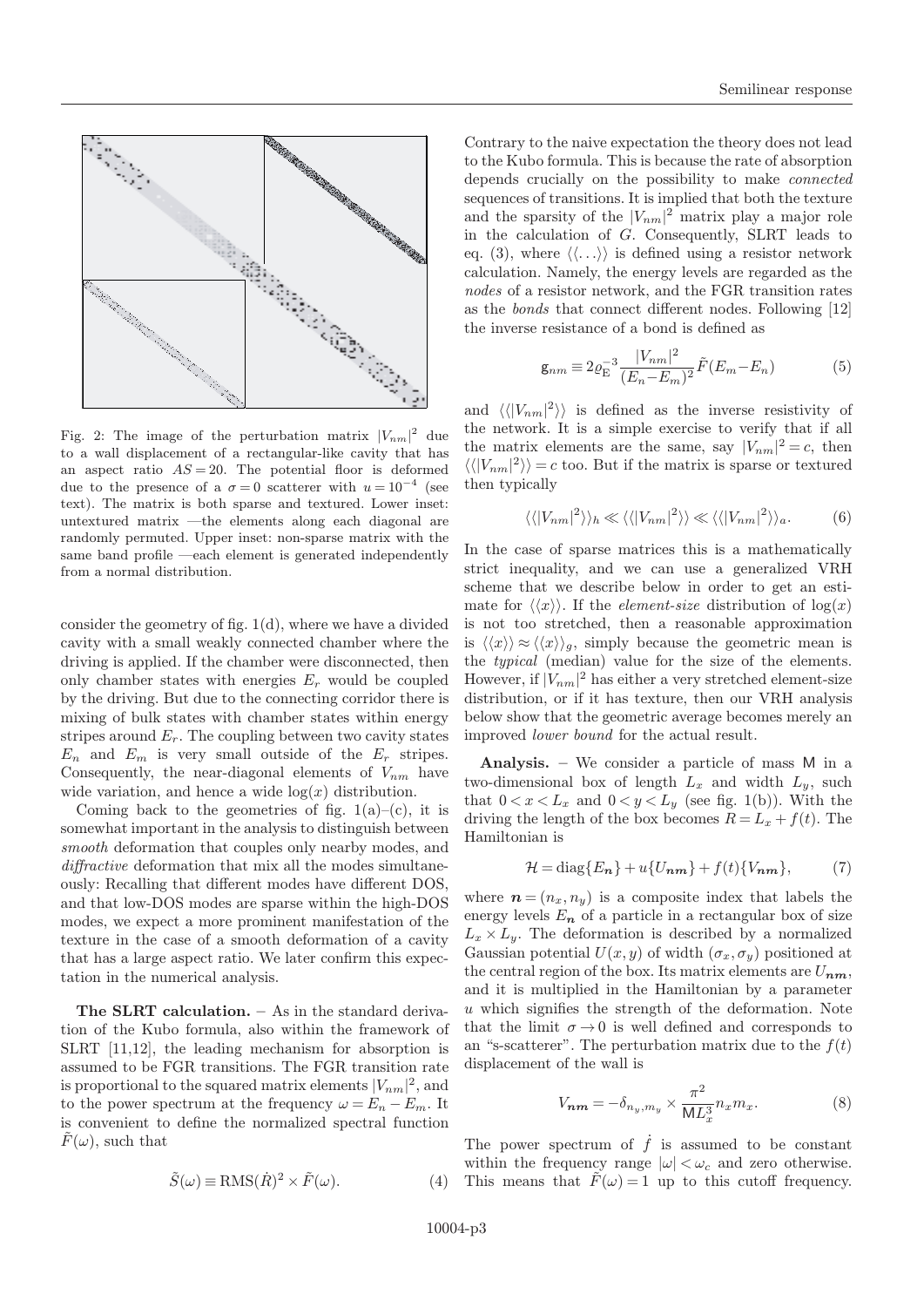We have also considered (not presented) an exponential line shape  $\hat{F}(\omega) = \exp(-|\omega/\omega_c|)$ , leading to qualitatively similar results. After diagonalization of  $\{E_n\}+u\{U_{nm}\},$ the Hamiltonian takes the form

$$
\mathcal{H} = \text{diag}\{E_n\} + f(t)\{V_{nm}\},\tag{9}
$$

where  $n$  (not bold) is a running index that counts the energies in ascending order. The DOS remains essentially the same as for  $u = 0$ , namely

$$
\varrho_{\mathcal{E}} = \frac{1}{2\pi} \mathsf{M} L_x L_y. \tag{10}
$$

The perturbation matrix  $|V_{nm}|^2$  is sparse and textured (see fig. 2). First we discuss the sparsity, and the effect of the texture will be addressed later on.

Considering first zero deformation  $(u = 0)$  it follows from eq. (8) that the non-zero elements of the perturbation matrix are  $|V_{nm}|^2 \approx |Mv_E^2/L_x|^2$ , where  $v_E = \sqrt{2E/M}$ . The algebraic average of the near-diagonal elements equals this value (of the large-size elements) multiplied by their percentage  $p_0$ . To evaluate  $p_0$  let us consider an energy window dE. The number of near-diagonal elements  $V_{nm}$ within the stripe  $|E_{n_x,n_y}-E_{m_x,m_y}|<\mathrm{d}\varepsilon$  is  $\varrho^2_{\mathrm{E}}\mathrm{d}E\,\mathrm{d}\varepsilon.$  It is a straightforward exercise to find out that the number of non-zero elements (*i.e.*, with  $n_y = m_y$ ) is the same number multiplied by  $p_0 = \left[2\pi M v_E L_y\right]^{-1}$ . Consequently,

$$
\langle \langle |V_{nm}|^2 \rangle \rangle_a \approx \left[ \frac{1}{2\pi \mathsf{M} v_{\mathcal{E}} L_y} \right] \left| \frac{\mathsf{M} v_{\mathcal{E}}^2}{L_x} \right|^2 = \frac{\mathsf{M} v_{\mathcal{E}}^3}{2\pi L_y L_x^2}.
$$
 (11)

Somewhat surprisingly, this result turns out to be the same (disregarding an order unity numerical prefactor) as for a strongly chaotic cavity (see eq. (I3) of ref. [3]), as if there is no sparsity issue. This implies that irrespective of the deformation u, the LRT Kubo result is identical to the 2D version of the wall formula (see sect. 7 of ref. [3]):

$$
G_{\rm LRT} = \frac{4}{3\pi} \frac{\mathsf{M}^2 v_{\rm E}^3}{L_x}.
$$
 (12)

Our interest below is not in  $G_{\text{LRT}}$  but in  $G_{\text{SLRT}}$ , which can differ by many orders of magnitudes. For sufficiently small u the large-size matrix elements are not affected, and therefore the algebraic average stays the same. But in the SLRT calculation we care about the small-size matrix elements, that are zero if  $u = 0$ . Due to the first-order mixing of the levels, the typical overlap  $|\langle m|n\rangle|$  between perturbed and unperturbed states is  $|uU_{nm}/(E_n - E_m)|$ . The typical size of a small  $V_{nm}$  element is the multiplication of this overlap (evaluated for nearby levels) by the size of a non-zero  $V_{nm}$  element. Consequently, the small-size matrix elements are proportional to  $u^2$ . The geometric average simply equals their typical size, leading to

$$
\langle \langle |V_{nm}|^2 \rangle \rangle_g \approx \left(\frac{M^2 v_E^2}{2\pi L_x}\right)^2 e^{-2M^2 v_E^2 (\sigma_x^2 + \sigma_y^2)} u^2.
$$
 (13)

Motivated by the discussion below eq. (6) a crude estimate for the SLRT result is  $G_{SLRT} \approx q \times G_{LRT}$ , where for small



Fig. 3: (Colour on-line) The sparsity parameter  $q$  is plotted vs. the strength  $u$  of the deformation potential for cavities with aspect ratios  $AS = 1$  and  $AS = 20$ . We see that for large aspect ratio q has some sensitivity to  $\sigma$ . As explained in the text  $G_{SLRT}/G_{LRT}$  is correlated with q, but for large aspect ratio it is even more sensitive to  $\sigma$  due to the emergence of textures, whose presence is not reflected by the value of  $q$ .

deformation

$$
q = \frac{\langle \langle |V_{nm}|^2 \rangle \rangle_g}{\langle \langle |V_{nm}|^2 \rangle \rangle_a} \propto u^2,
$$
\n(14)

see eqs. (11) and (13). It follows from the above (and see fig. 3) that for small deformations  $q \ll 1$ , and consequently we expect  $G_{\text{SLRT}} \ll G_{\text{LRT}}$ . This should be contrasted with the case of strongly deformed box for which all the elements are of the same order of magnitude and q becomes of order unity. Our next task is to further improve the SLRT estimate using a proper resistor network calculation<sup>4</sup>.

**RMT** modeling. – The  $|V_{nm}|^2$  matrix looks like a random matrix with some distribution for the size of the elements (see fig. 4). It might also possess some nontrivial texture that we ignore within the RMT framework. The RMT perspective allows us to derive a quantitative theory for G using a generalized VRH estimate. Let us demonstrate the procedure in the case of a homogeneous (neither banded nor textured) random matrix with lognormal distributed elements. The mean and the variance of  $ln(x)$  are trivially related to geometric and the algebraic averages, namely  $\langle \ln(x) \rangle = \ln \langle \langle x \rangle \rangle_g$  and  $\text{Var}(x) = -2 \ln(q)$ . Given a hopping range  $|E_m - E_n| \leq \omega$ , we can look for the typical matrix element  $x_{\omega}$  for connected sequences of transitions, which we find by solving the equation  $\rho_{\rm E}\omega F(x_{\omega})\sim 1$ , where  $F(x)$  is the probability to find a matrix element larger than  $x$ . This gives

$$
x_{\omega} \approx \langle \langle x \rangle \rangle_g \exp\left[2\sqrt{-\ln q^{\alpha}}\right],\tag{15}
$$

where  $\alpha = \ln(\rho_{\rm E} \omega_c)$ . From this equation we deduce the following: For  $q \leq 1$ , meaning that the distribution is not too wide,  $x_{\omega} \approx \langle \langle x \rangle \rangle_g$  as anticipated. But as the matrix gets more sparse  $(q \ll 1)$ , the result deviates from the

 $4$ For a very small  $u$ , an optional route that bypass the resistor network calculation is to analyze the slow  $(\propto u^2)$  transitions between noise-broadened energy levels.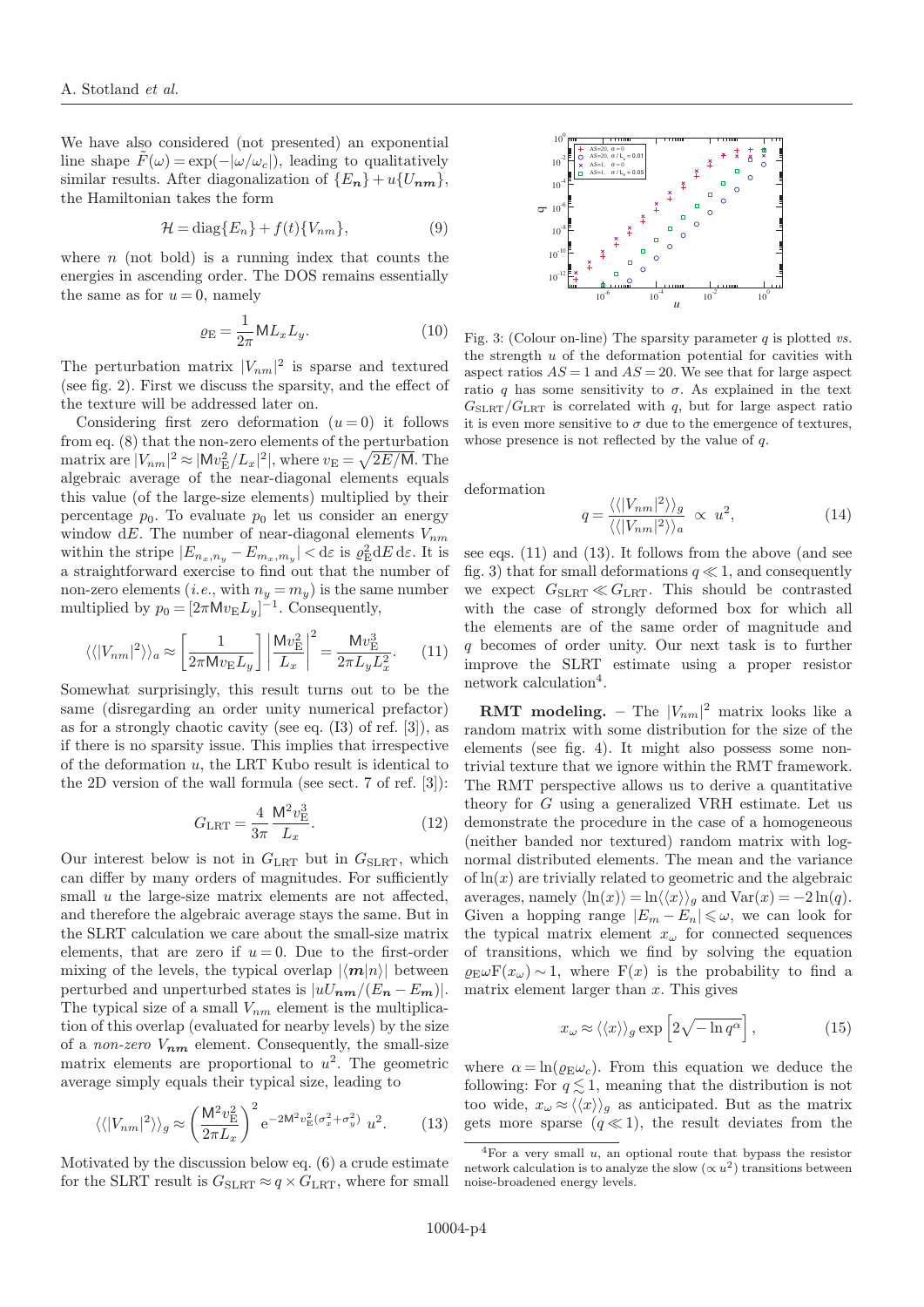

Fig. 4: (Colour on-line) Histograms of matrix elements for different values of u for  $AS = 1$  (upper) and  $AS = 20$  (lower). Here, we assume a  $\sigma = 0$  scatterer. The vertical lines for  $u = 10^{-2}, 10^{-3}, 10^{-4}$  indicate the  $\langle \langle x \rangle \rangle$  obtained from the LRT algebraic average (three dotted lines that are barely resolved), from the SLRT resistor network calculation (solid lines), and from the untextured calculation (dashed lines). The geometric mean approximately coincides with the peaks, and underestimates the SLRT value for the larger  $AS$  where the sparsity is much larger.

geometric average, the latter becoming merely a lower bound.

The generalized VRH estimate is based on optimization of the integral  $\int x_{\omega} \tilde{F}(\omega) d\omega$ . For the rectangular  $\tilde{F}(\omega)$ , which has been assumed below eq. (8), this optimization is trivial and gives  $\approx x_{\omega_c}$ , leading to

$$
G_{\text{SLRT}} = q \exp\left[2\sqrt{-\ln q^{\alpha}}\right] \times G_{\text{LRT}},\tag{16}
$$

where  $G_{\text{LRT}}$  is given by eq. (12) and q is given by eq. (14). We have also tested the standard VRH that assumes an exponential  $F(\omega)$  (not presented).

Numerical results. – The analytical estimates in eqs. (11) and (13) are supported by the histograms of fig. 4. For each choice of the parameters  $(AS, \sigma, u)$ , we calculate the algebraic, geometric and the SLRT resistor network averages of  $\{ |V_{nm}|^2 \}$  (see figs. 5 and 6). We also compare the actual results for  $G_{SLRT}$  with those that were obtained from a log-normal RMT ensembles with the same algebraic and geometric averages as that of the physical matrix<sup>5</sup> . As further discussed in the next paragraph



Fig. 5: (Colour on-line) Left panel: the scaled  $\tilde{G} \equiv \langle \langle x \rangle \rangle$  in the LRT and in the SLRT case as a function of u for  $AS = 1$  and different smoothness of the deformation. The stars are for the physical matrices, while the circles are for their untextured versions (see text). The diamonds are for the LRT case. Right panel: the SLRT result  $\langle\langle x\rangle\rangle$  vs. the geometric average  $\langle\langle x\rangle\rangle_g$ . These are compared with RMT-based results, and with the associated analytical estimate of eq. (16). We see that the agreement is very good.



Fig. 6: (Colour on-line) The same set of plots as in fig. 5 but for  $AS = 20$ . In the right panel, we clearly see the departure of the physical result from the untextured and RMT results, and hence from the analytical estimate of eq. (16).

one concludes that the agreement of the physical results with the associated VRH estimate eq. (16) is very good whenever the perturbation matrix is not textured, which is in fact the typical case for non-extreme aspect ratios.

In order to figure out whether the result is fully determined by the distribution of the elements or else texture is important we repeat the calculation for untextured versions of the same matrices. The untextured version of a matrix is obtained by performing a random permutation of its elements along the diagonals. This procedure affects neither the bandprofile nor the  $\{ |V_{nm}|^2 \}$  distribution, but merely removes the texture. In fig. 5 we see that the physical results cannot be distinguished from the untextured results, and hence are in agreement with the RMT and with the associated VRH estimate. On the other hand, in fig. 6, which is for large aspect ratio, we see that the physical results deviate significantly from the untextured result. As the width of the Gaussian potential becomes larger (smoother deformation), the texture becomes more important. These observation are in complete agreement

<sup>&</sup>lt;sup>5</sup>Since for the log-normal distribution the median equals the geometric average, we used the median in the definition of  $q$  for the sake of the numerical stability.